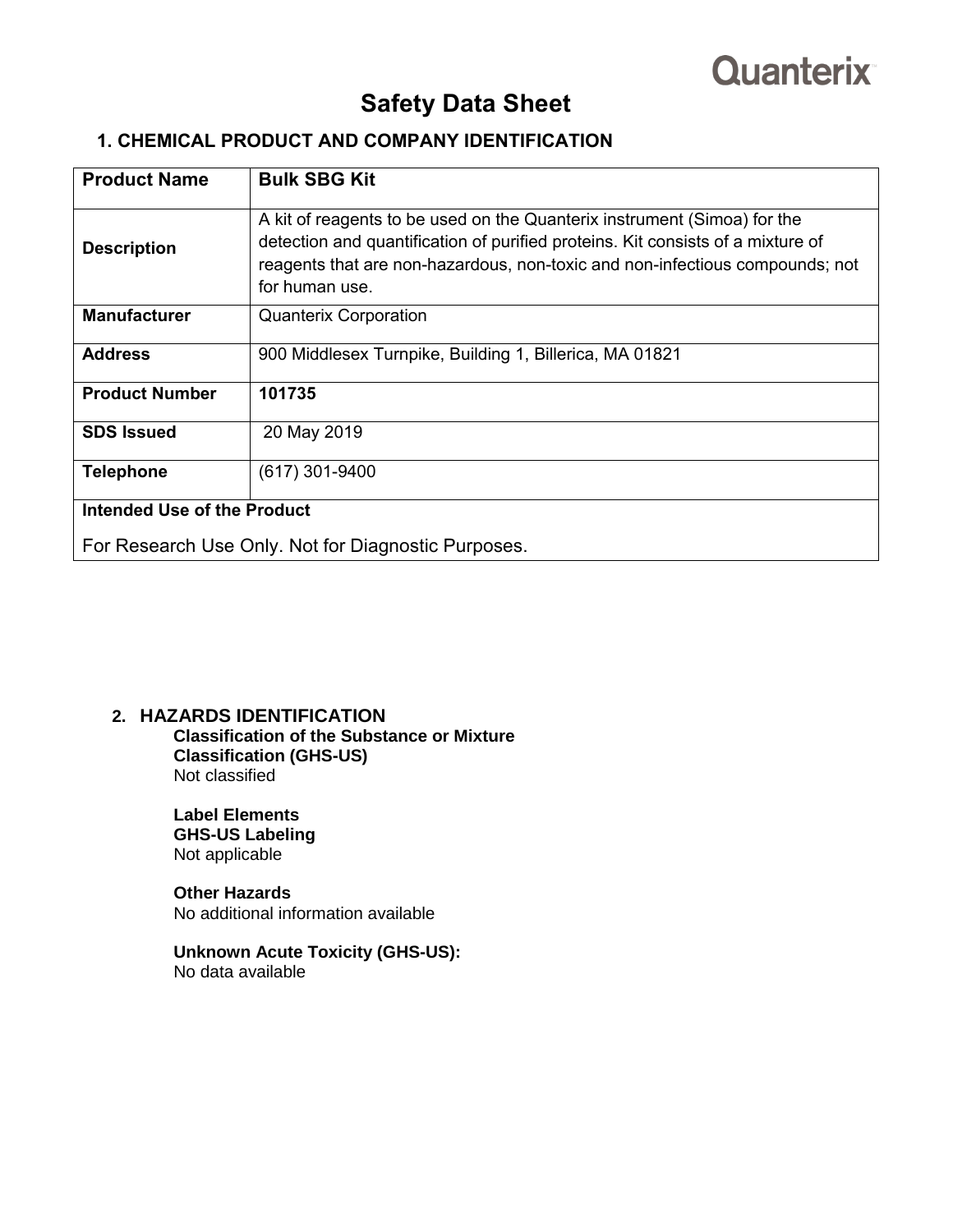# Quanterix

# 3. **COMPOSITION – INFORMATION ON INGREDIENTS**

### **SBG Concentrate**

| <b>Component</b>                                                                               | CAS No.    | <b>Percent</b><br><b>Composition</b> | <b>EINECS number</b> |
|------------------------------------------------------------------------------------------------|------------|--------------------------------------|----------------------|
| Water                                                                                          | 7732-18-5  | 90-100%                              | Not classified       |
| Sodium phosphate, dibasic                                                                      | 7558-79-4  | $1 - 5%$                             | 231-448-7            |
| Potassium phosphate, Monobasic                                                                 | 7778-77-0  | $0.5 - 2%$                           | 231-913-4            |
| Potassium chloride                                                                             | 7447-40-7  | $0.1 - 1\%$                          | 231-211-8            |
| Sodium Chloride                                                                                | 7647-14-5  | $0.1 - 1\%$                          | 231-598-3            |
| Ethylenediaminetetraacetic acid<br>disodium salt dihydrate                                     | 6381-92-6  | $0.1 - 1%$                           | 200-449-4            |
| Bovine Serum Albumin*                                                                          | 9048-46-8  | $1 - 10%$                            | 232-936-2            |
| Mixture, 3(2H)-isothiazolone, 5-<br>chloro-2-<br>methyl- with 2-methyl-3(2H)-<br>isothiazolone | 55965-84-9 | $0.1 - 1%$                           | Unlisted             |
| Tween 20                                                                                       | 9005-64-5  | $0.1 - 1%$                           | Unlisted             |
| Magnesium chloride                                                                             | 7786-30-3  | $0.1 - 1%$                           | Unlisted             |
| Enzyme Conjugate*                                                                              | <b>NA</b>  | $0.01 - 0.1%$                        | Unlisted             |

### **SBG Diluent**

| Component                                                                                      | CAS No.    | Percent<br>Composition | EINECS number  |
|------------------------------------------------------------------------------------------------|------------|------------------------|----------------|
| Water                                                                                          | 7732-18-5  | 90-100%                | Not classified |
| Sodium phosphate, dibasic                                                                      | 7558-79-4  | $0.1 - 1\%$            | 231-448-7      |
| Potassium phosphate, Monobasic                                                                 | 7778-77-0  | $0.01 - 0.1%$          | 231-913-4      |
| Sodium Chloride                                                                                | 7647-14-5  | $0.5 - 5.0%$           | 231-598-3      |
| Potassium chloride                                                                             | 7447-40-7  | $0.01 - 0.1%$          | 231-211-8      |
| Bovine Serum Albumin*                                                                          | 9048-46-8  | $1 - 10%$              | 232-936-2      |
| Mixture, 3(2H)-isothiazolone, 5-<br>chloro-2-<br>methyl- with 2-methyl-3(2H)-<br>isothiazolone | 55965-84-9 | $0.1 - 1\%$            | Unlisted       |
| Tween 20                                                                                       | 9005-64-5  | $0.1 - 1.0\%$          | Unlisted       |
| Interference blockers*                                                                         | Unlisted   | $0.01 - 0.1%$          | Unlisted       |

**\*-** These ingredients, within the current knowledge of the supplier and in the concentrations applicable, are not classified as hazardous to health or to the environment.

## 4. **FIRST AID MEASURES**

Description of First Aid Measures

 **First-aid Measures General:** Never give anything by mouth to an unconscious person. If you feel unwell, seek medical advice (show the label where possible).

 **First-aid Measures After Inhalation:** When symptoms occur: go into open air and ventilate suspected area.

 **First-aid Measures After Skin Contact**: Remove contaminated clothing. Drench affected area with water for at least 15 minutes.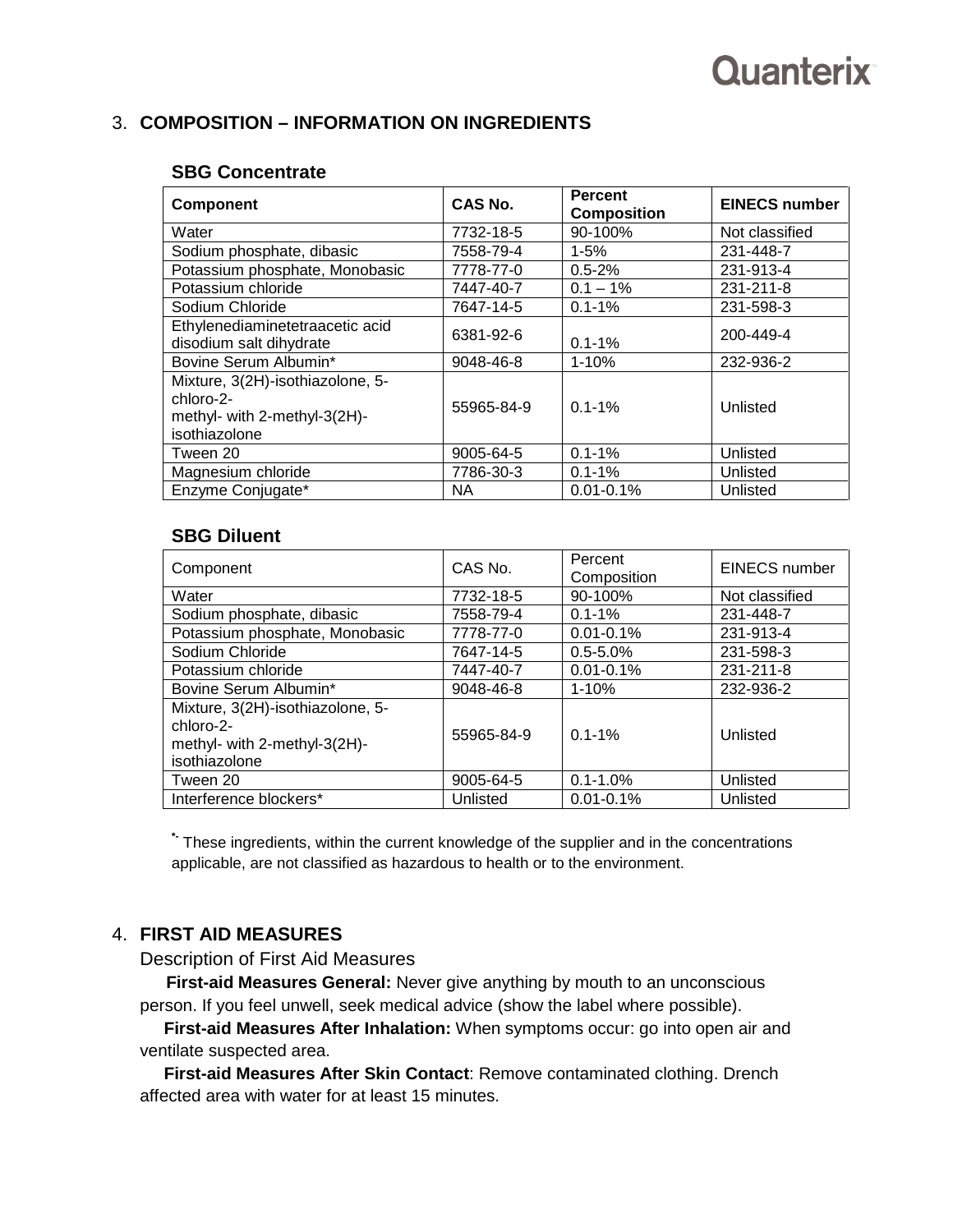# Ouanterix

 **First-aid Measures After Eye Contact**: Rinse cautiously with water for several minutes. Remove contact lenses, if present and easy to do. Continue rinsing.

 **First-aid Measures After Ingestion**: Rinse mouth. Do NOT induce vomiting.

Most important symptoms and effects, both acute and delayed

 **Symptoms/Injuries**: None expected under normal conditions of use.

 **Symptoms/Injuries After Skin Contact**: Contact during a long period may cause light irritation.

 **Symptoms/Injuries After Eye Contact:** Direct contact with the eyes is likely irritating.

 **Symptoms/Injuries After Ingestion:** May be harmful if swallowed. Indication of Any Immediate Medical Attention and Special Treatment Needed. If medical advice is needed, have product container or label at hand.

# 5. **FIRE FIGHTING MEASURES**

#### $5.1.$ **Extinguishing Media**

Suitable Extinguishing Media: Alcohol foam, polymer foam, dry chemical powder, carbon dioxide, water spray, fog. Unsuitable Extinguishing Media: None known.

#### $5.2.$ Special Hazards Arising From the Substance or Mixture

Fire Hazard: Not flammable.

Explosion Hazard: Product is not explosive.

Reactivity: If the product is involved in a fire, it can release toxic chlorine gases.

#### $5.3.$ **Advice for Firefighters**

Firefighting Instructions: Exercise caution when fighting any chemical fire. Protection During Firefighting: Do not enter fire area without proper protective equipment, including respiratory protection.

# 6. **ACCIDENTAL RELEASE MEASURES**

#### $6.1.$ Personal Precautions, Protective Equipment and Emergency Procedures

General Measures: Do not breathe fumes from fires or vapours from decomposition.

### 6.1.1. For Non-emergency Personnel

Protective Equipment: Use appropriate personal protection equipment (PPE).

Emergency Procedures: Evacuate unnecessary personnel.

### 6.1.2. For Emergency Responders

Protective Equipment: Equip cleanup crew with proper protection.

Emergency Procedures: Ventilate area.

#### **Environmental Precautions**  $6.2.$

Prevent entry to sewers and public waters.

#### $6.3.$ Methods and Material for Containment and Cleaning Up

For Containment: Absorb and/or contain spill with inert material, then place in suitable container. Methods for Cleaning Up: Clear up spills immediately and dispose of waste safely.

#### $6.4.$ **Reference to Other Sections**

See heading 8, Exposure Controls and Personal Protection.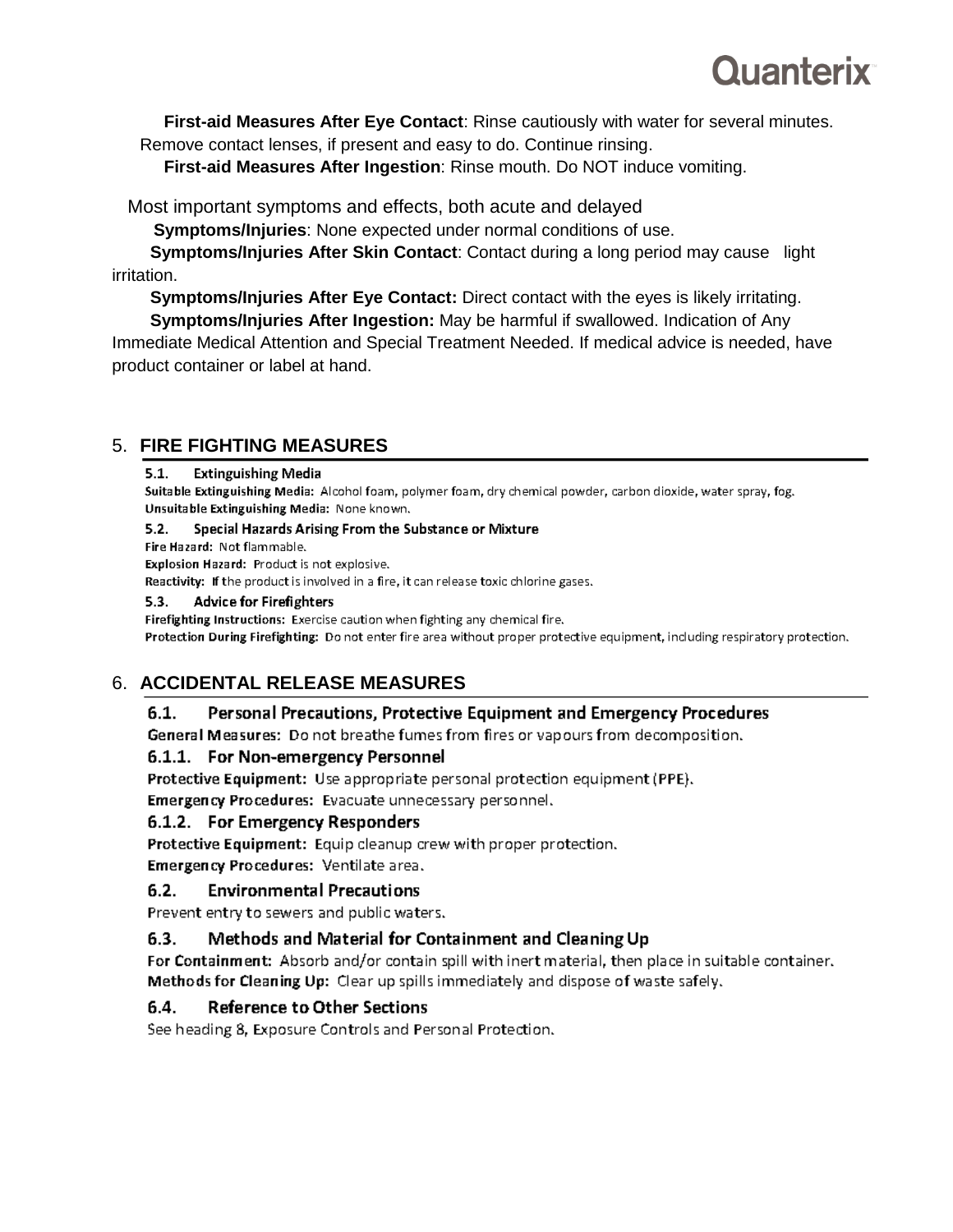

# 7. **HANDLING AND STORAGE**

Refer to section 8. Wear appropriate personal protective equipment when using this product.<br>**Storage:** Storage at 2-8 degrees **Storage at 2-8 degrees Celsius.** 

# **8. EXPOSURE CONTROLS, PERSONAL PROTECTION**

| <b>Control Parameters</b><br>8.1.       | No Occupational Exposure Limits (OELs) have been established for this product or its chemical components.  |
|-----------------------------------------|------------------------------------------------------------------------------------------------------------|
| <b>Exposure Controls</b><br>8.2.        |                                                                                                            |
| <b>Appropriate Engineering Controls</b> | : Emergency eye wash fountains should be available in the immediate vicinity of any<br>potential exposure. |
| Personal Protective Equipment           | : Gloves, In case of splash hazard: safety glasses,                                                        |
| <b>Hand Protection</b>                  | : Wear chemically resistant protective gloves.                                                             |
| <b>Eye Protection</b>                   | : Chemical goggles or safety glasses.                                                                      |
| <b>Other Information</b>                | : When using, do not eat, drink or smoke.                                                                  |

# 9. **STABILITY AND REACTIVITY**

| Incompatibility: (materials to avoid) | None known    |
|---------------------------------------|---------------|
| Stability:                            | <b>Stable</b> |
| Hazardous Polymerization:             | <b>None</b>   |
| <b>Conditions to Avoid:</b>           | <b>None</b>   |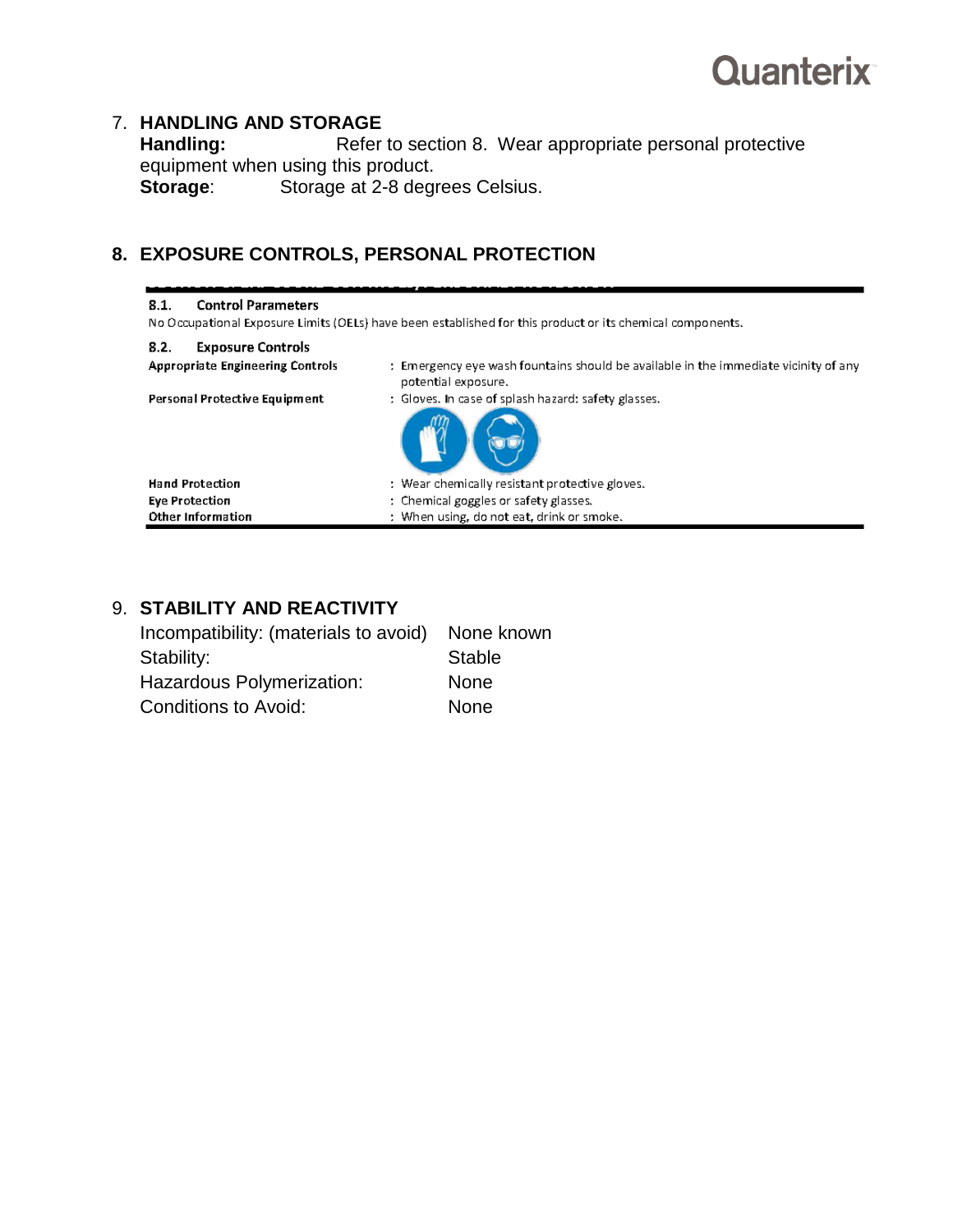## 10.**TOXICOLOGICAL INFORMATION**

### 11.1. Information On Toxicological Effects

**Acute Toxicity** : Not classified

| Potassium chloride (7447-40-7)                                                                                                                                                                                               |                                   |  |
|------------------------------------------------------------------------------------------------------------------------------------------------------------------------------------------------------------------------------|-----------------------------------|--|
| LD50 Oral Rat                                                                                                                                                                                                                | 2600 mg/kg                        |  |
| Dihydrogen potassium phosphate (7778-77-0)                                                                                                                                                                                   |                                   |  |
| LD50 Dermal Rabbit                                                                                                                                                                                                           | > 4640 mg/kg                      |  |
| Sodium chloride (7647-14-5)                                                                                                                                                                                                  |                                   |  |
| LD50 Oral Rat                                                                                                                                                                                                                | 3 g/kg                            |  |
| LD50 Dermal Rabbit                                                                                                                                                                                                           | > 10 g/kg                         |  |
| LC50 Inhalation Rat (mg/l)                                                                                                                                                                                                   | > 42 $g/m^3$ (Exposure time: 1 h) |  |
| Mixture, 3(2H)-isothiazolone, 5-chloro-2-methyl- with 2-methyl-3(2H)-isothiazolone (55965-84-9)                                                                                                                              |                                   |  |
| LD50 Oral Rat                                                                                                                                                                                                                | 53 mg/kg                          |  |
| Skin Corrosion/Irritation: Not classified<br>Serious Eye Damage/Irritation: Not classified                                                                                                                                   |                                   |  |
| Respiratory or Skin Sensitization: Not classified<br>Germ Cell Mutagenicity: Not classified<br>Carcinogenicity: Not classified                                                                                               |                                   |  |
| Reproductive Toxicity: Not classified<br>Specific Target Organ Toxicity (Single Exposure): Not classified                                                                                                                    |                                   |  |
| Specific Target Organ Toxicity (Repeated Exposure): Not classified                                                                                                                                                           |                                   |  |
| Aspiration Hazard: Not classified<br>Symptoms/Injuries After Skin Contact: Contact during a long period may cause light irritation.<br>Symptoms/Injuries After Eve Contact: Direct contact with the ever is likely initating |                                   |  |

Symptoms/Injuries After Eye Contact: Direct contact with the eyes is likely irritating.

Symptoms/Injuries After Ingestion: May be harmful if swallowed.

# 11.**ECOLOGICAL INFORMATION**

Data not yet available.

.

### 12.**DISPOSAL CONSIDERATIONS**

### 13.1. Waste treatment methods

Waste Disposal Recommendations: Dispose of waste material in accordance with all local, regional, national and international regulations.

# 13.**TRANSPORTATION INFORMATION**

To the best of our knowledge, this product is not regulated as a hazardous material.